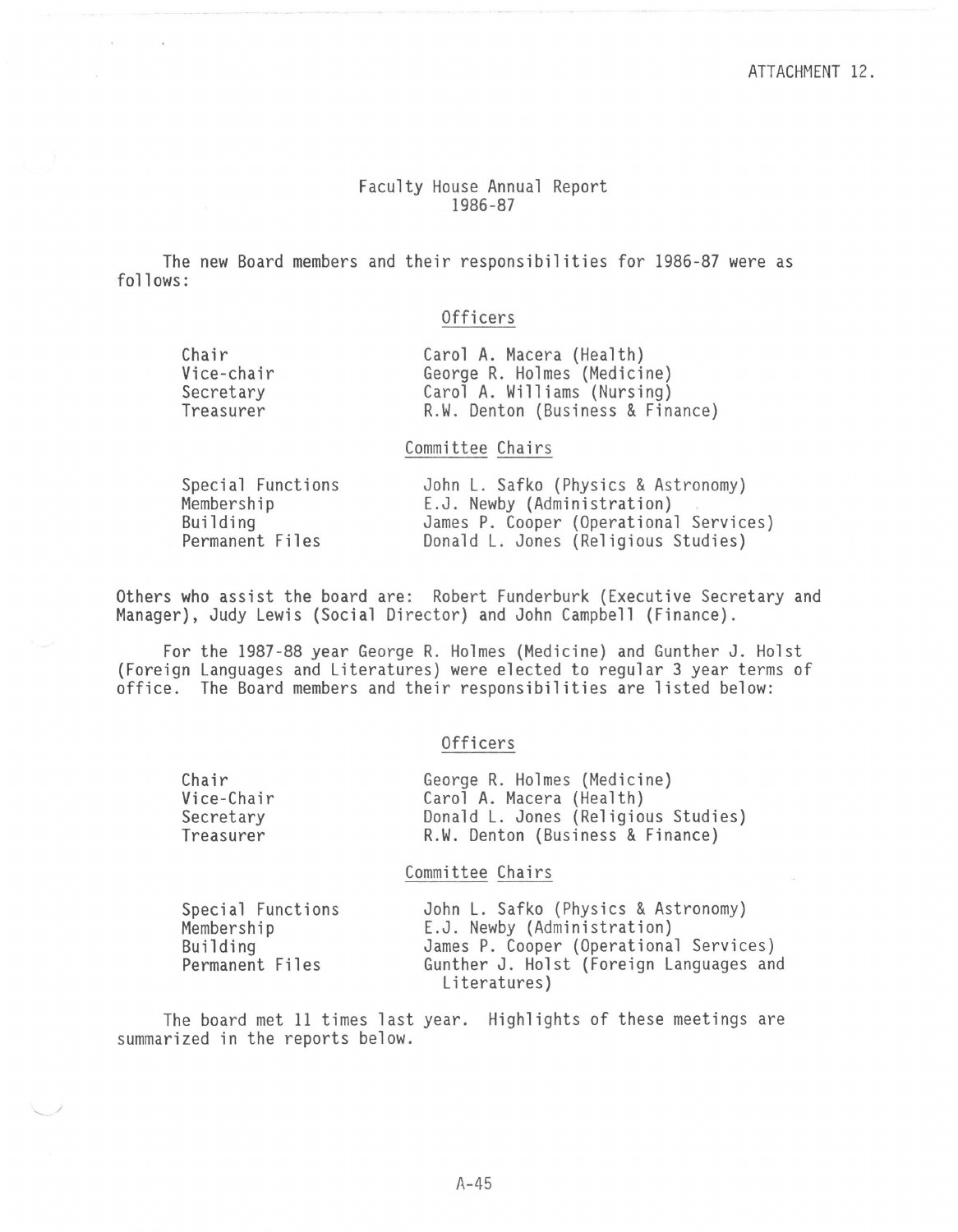#### REPORTS

## A. Chair

In the summer meeting of the Board of Directors (June 4, 1986) menu prices were reviewed and adjusted based on projected revenues for the coming year. A fee for meeting room space was also implemented.

The Faculty House entered into a reciprocal agreement with the Long Room in Charleston. Members of either club will be welcomed as members of the other.

To accommodate the increase in functions, an additional room was converted to office space for Faculty House staff. The agreement with the University concerning space was updated to reflect this new use.

Changes were made in the house rules to allow children over 6 to dine in the cellar. This was in response to concern from members.

- B. Vice-Chair no report
- C. Secretary no report
- D. Treasurer -

The Faculty House remained in a strong financial position this year. Below is a summary of the financial statement for 1986 and a comparison with 1985.

### Faculty House of Carolina, Inc. Financial Information Year Endig August 31, 1986

|             |                 | <b>FY86</b> | <b>FY85</b> |
|-------------|-----------------|-------------|-------------|
| Equity      |                 | 158,585     | 78,872      |
|             | Source of Sales |             |             |
| Food:       | Cellar          | 9.7%        | 9.9%        |
|             | Dining Room     | 26.8%       | 27.1%       |
|             | Functions       | 39.5%       | 37.4%       |
|             | Catering        | 3.6%        | 2.7%        |
| Bar:        | Cellar          | 2.0%        | 2.2%        |
|             | Dining Room     | 7.0%        | 8.2%        |
|             | Functions       | 10.8%       | 11.8%       |
|             | Catering        | 0.6%        | 0.7%        |
|             |                 |             |             |
| Total Sales |                 | 841,844     | 750,274     |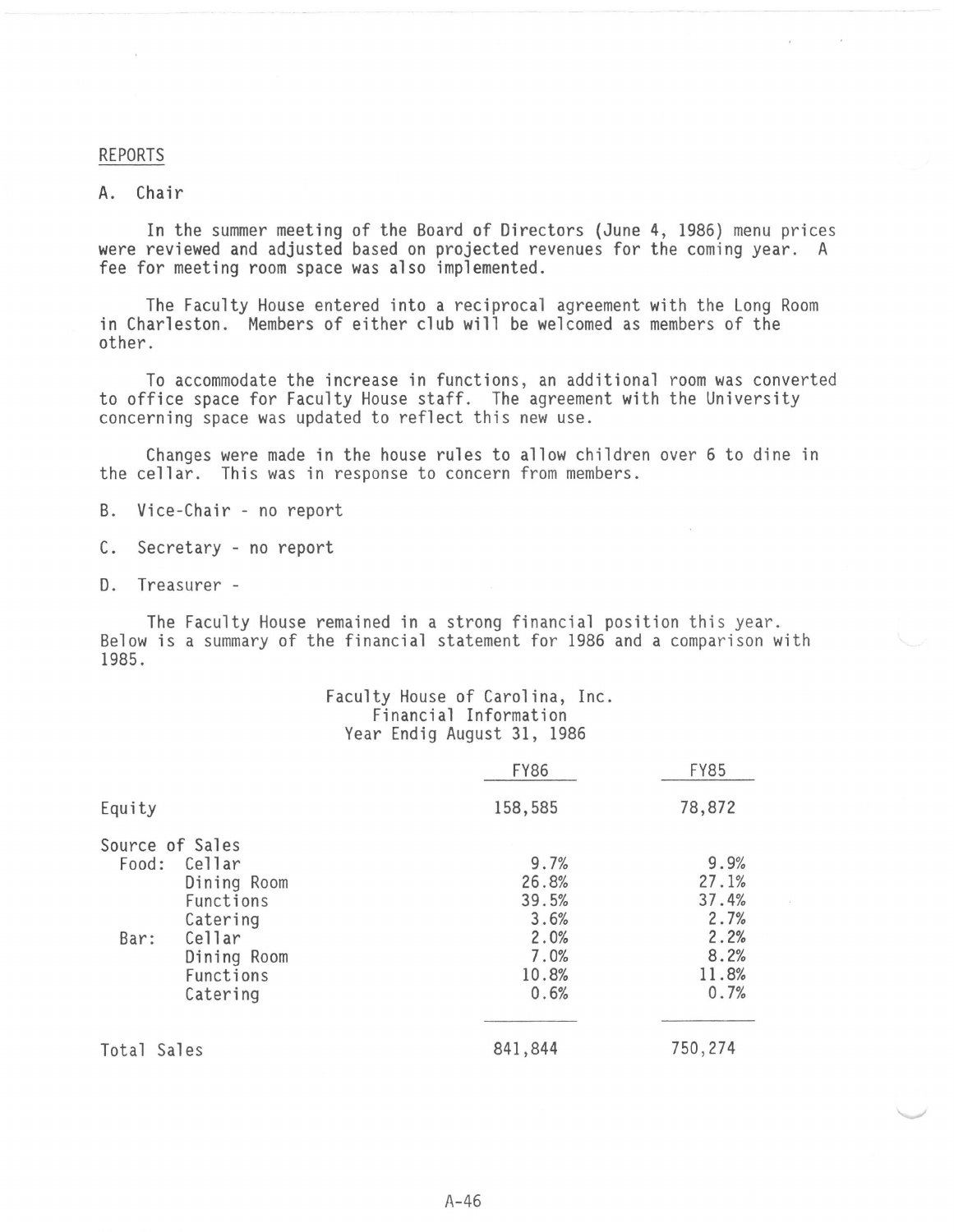| Source of Membership Dues:<br>Faculty/Staff<br>Associate/Corporate | 25%<br>75%    | 22%<br>78%    |
|--------------------------------------------------------------------|---------------|---------------|
| Result of Operations:<br>Sales<br>Cost of Sales                    | 100%<br>44%   | 100%<br>43%   |
| Gross Profit<br>Other Revenue                                      | 56%<br>5%     | 57%<br>5%     |
| Total Operating Revenue                                            | 61%           | 62%           |
| Salaries and Wages<br>Other Operating Expenses                     | 40%<br>39%    | 46%<br>38%    |
| Total Operating Expenses                                           | 79%           | 84%           |
| Net Operating Income<br>Dues and Initiation Fees                   | $-18%$<br>27% | $-22%$<br>27% |
| Net Income                                                         | 9%            | 5%            |
| Total Net Income                                                   | 79,713        | 39,929        |
| Total Dues and Initiation Fees                                     | 226,974       | 209,088       |

E. Special Functions Committee -

Several functions were planned for the membership during the past year. Many of these were well-attended, especially the dinner functions. These events and the attendance are listed below:

- 1. Football buses<br>2. Pre-homecoming
- 2. Pre-homecoming dinner Oct. 24 17 attendees
- 
- 4. Reading Day Pub Night Dec. 11 normal bar crowd
- 5. New Years Eve Dec. 31<br>Main Floor (dining only) 151 persons Cellar (drinks & dance) 33 persons 6. Pub Night - Jan. 23 - normal crowd
- 7. Valentine Dinner/Dance Feb. 14
- Main Floor (dining & dance) 94 persons
- 8. St. Patty's Dinner March 17 36 persons

In addition, the annual new faculty/staff reception was held on the main floor in September and the AEC drop-in was held in March.